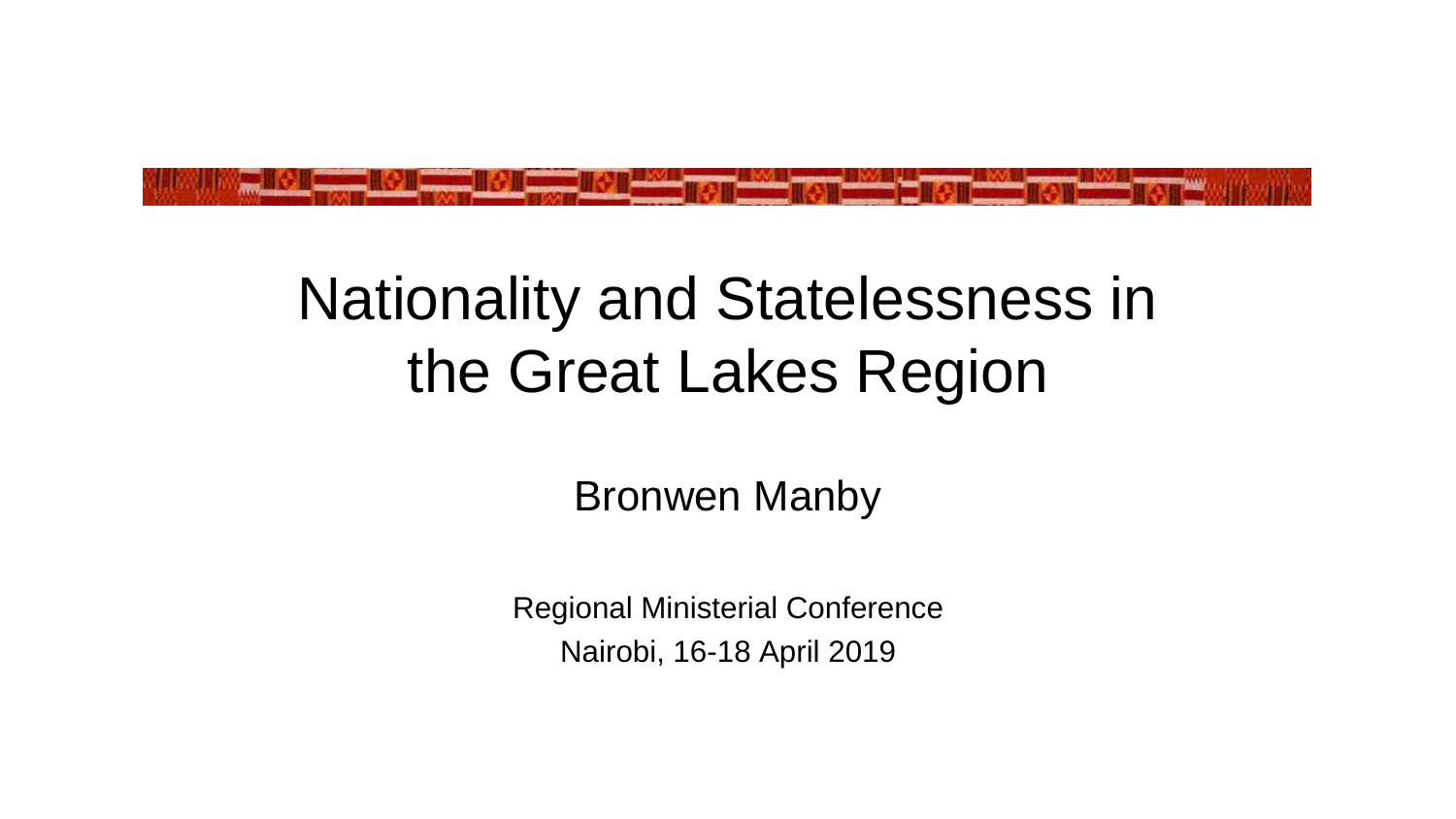#### The importance of statelessness

➢A human rights issue ➢A humanitarian issue ➢A development issue ➢A peace and security issue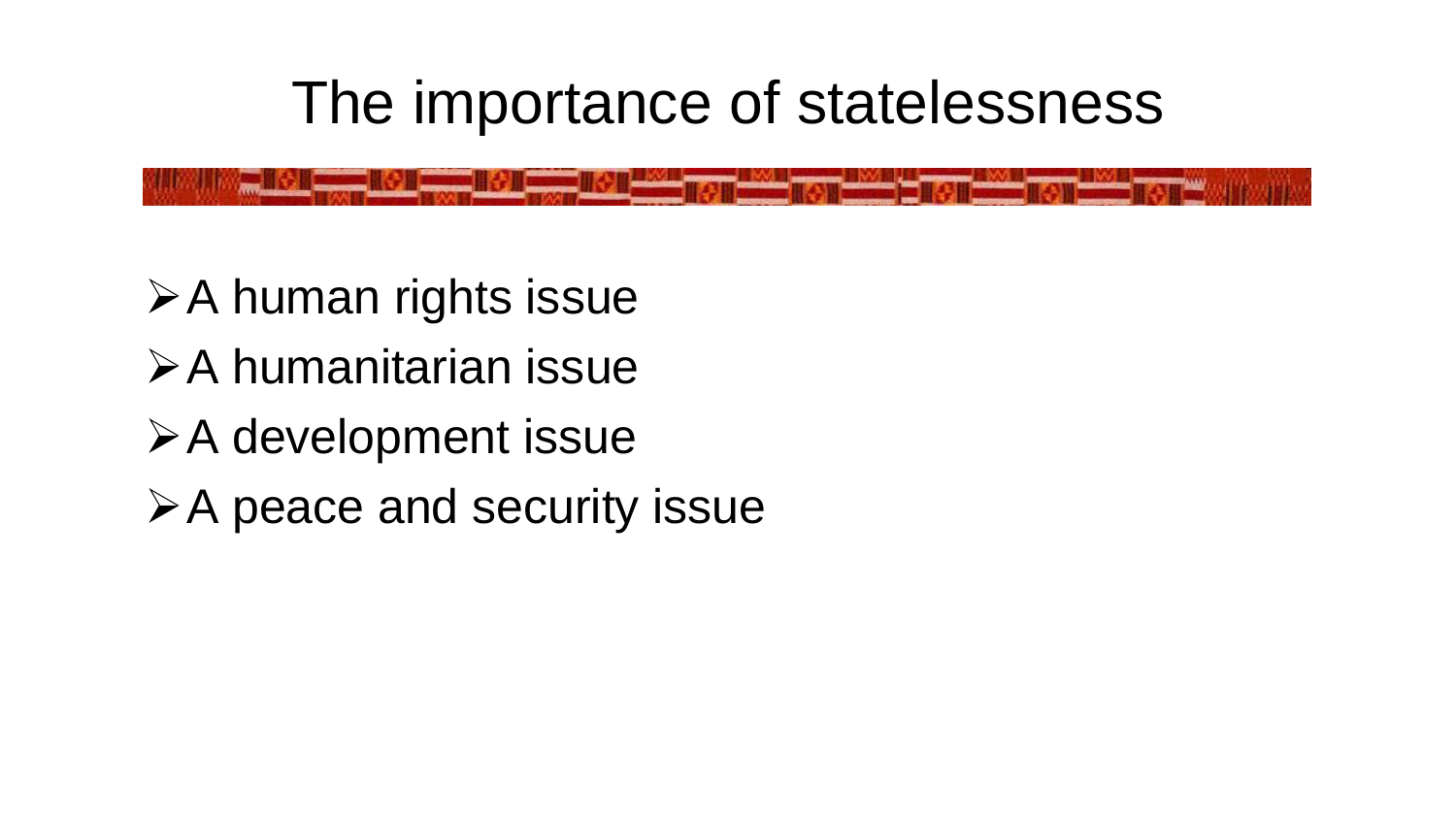Terminology: nationality and citizenship

➢**Nationality and citizenship are synonyms in international law**

- $\triangleright$  In international law, "nationality" is the term more commonly used (in both French and English)
- ➢At national level, "citizenship" more commonly used in the common law countries; "nationality" *(nationalité)* in civil law

➢In *non-legal* usage, "nationality" sometimes implies an ethnic component, "citizenship" the participatory aspects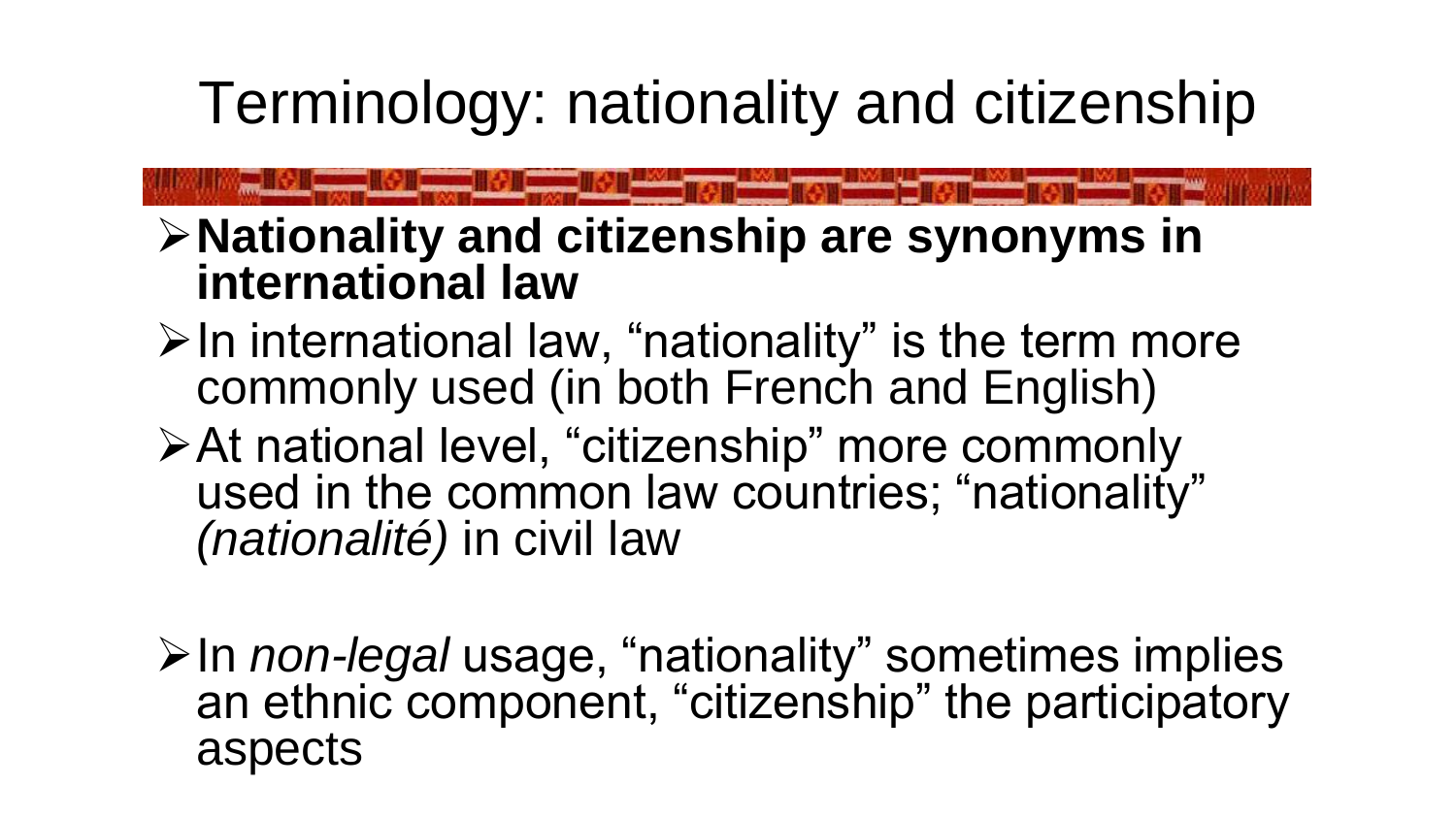## Nationality in national laws

➢Attribution by operation of law (*nationalité d'origine*)

➢Birth in the territory (*jus soli*)

\* Beware of the confusion relating to "citizenship by birth" in English ➢Double *jus soli* (born + one parent also born in the territory) ➢One parent (or grandparent) who is a citizen (*jus sanguinis*)

➢Presumption for unknown parents / stateless

➢Acquisition on application

- ➢Delayed *jus soli* (birth + residence during childhood)
- ➢Adoption (may also be in family code)
- ➢Marriage (automatic, option, registration)
- ➢Long residence (naturalisation / registration)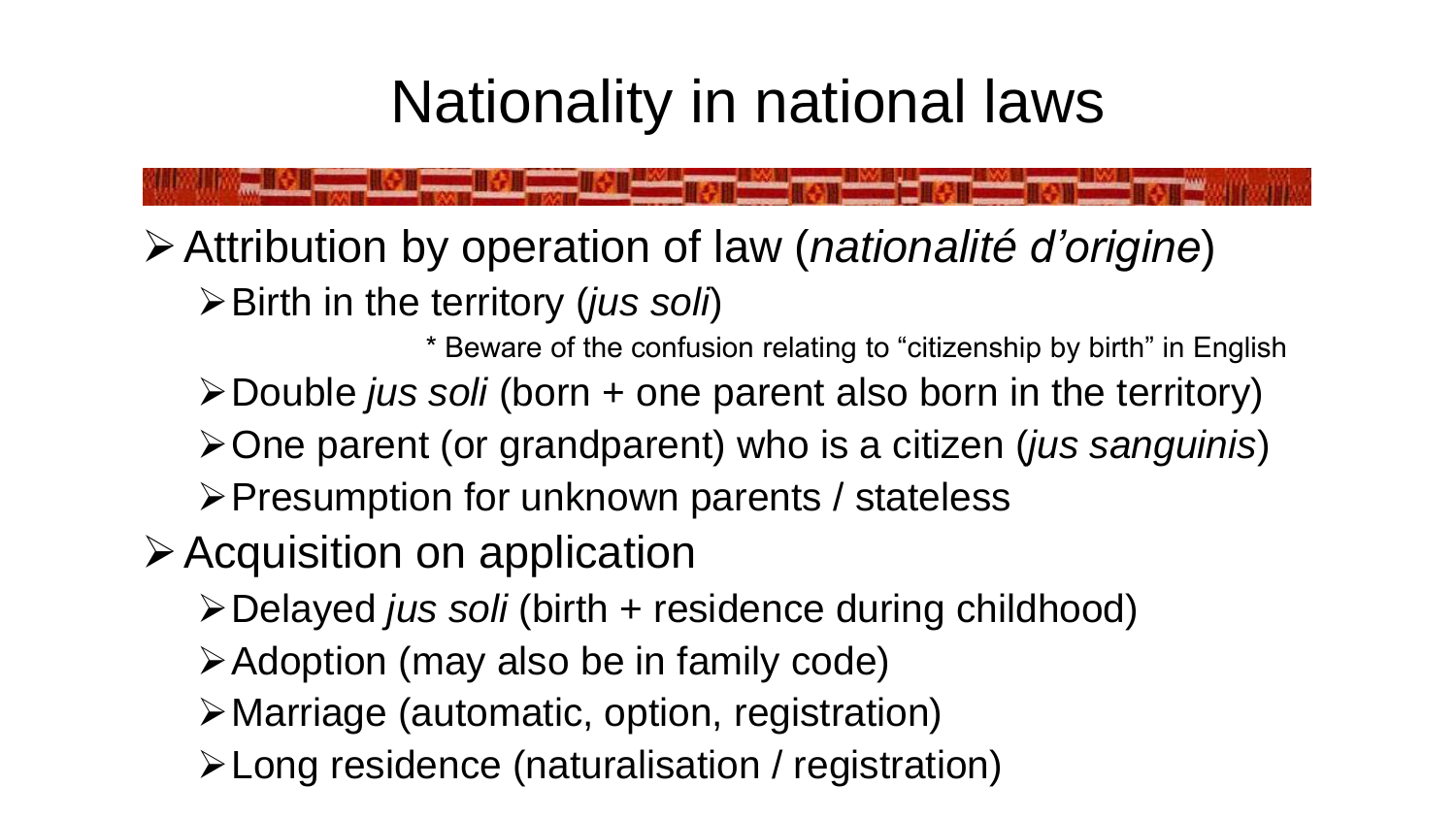### Who is a stateless person?

Stateless person: a person who is "not considered as a national by any State under the operation of its law"

« *une personne qu'aucun État ne considère comme son ressortissant par application de sa législation* »

(Art 1, Convention relating to the Status of Stateless Persons, 1954)

UNHCR: a "mixed question of fact and law"

« *une question faisant intervenir des éléments à la fois de droit et de fait* » (Handbook on Protection of Stateless Persons, 2014, para 23)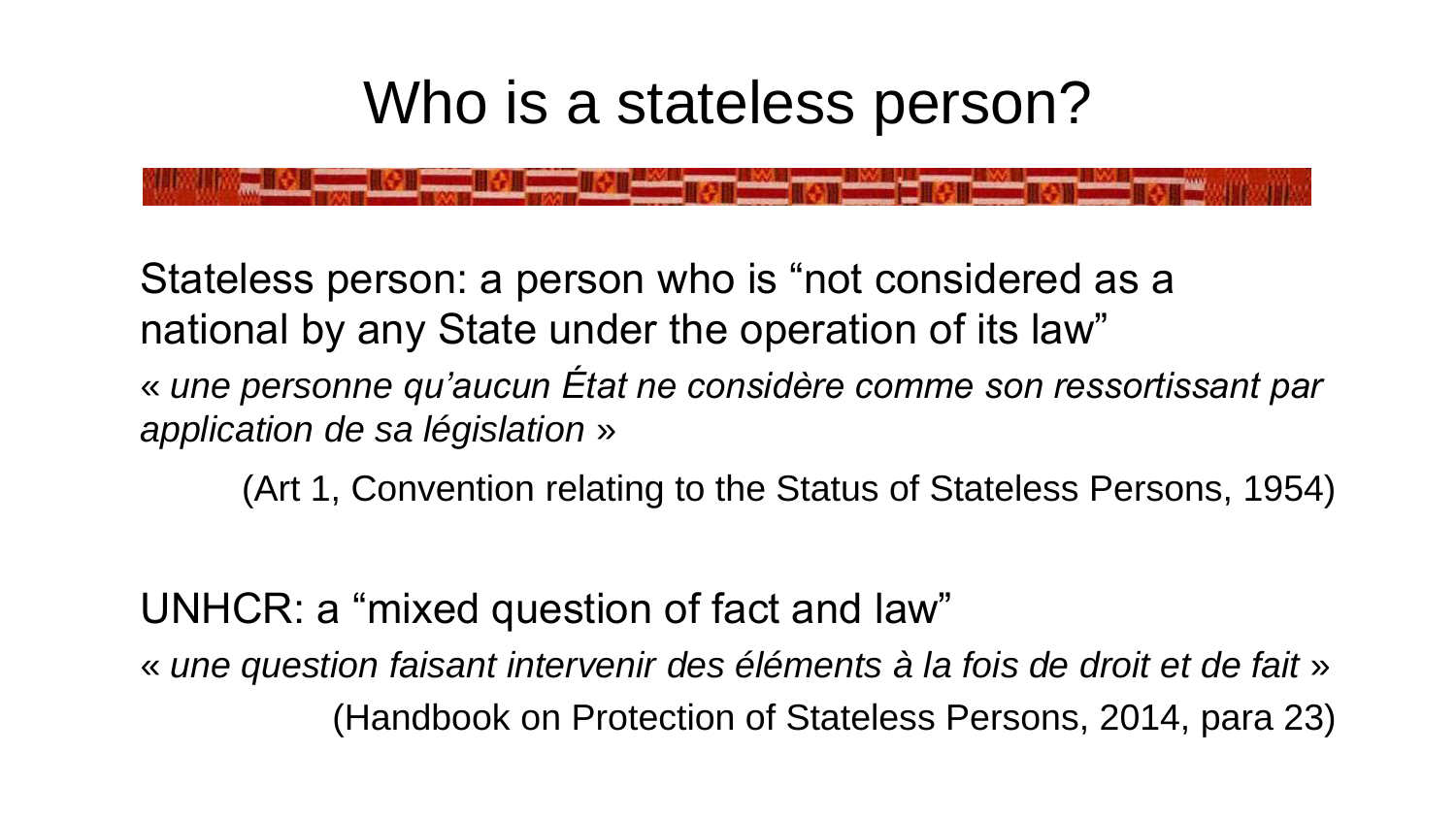### Common misconceptions

stateless persons  $\leftrightarrow$  refugees stateless persons  $\leftrightarrow$  migrants stateless persons  $\leftrightarrow$  foreigners

stateless persons  $\leftrightarrow$  undocumented persons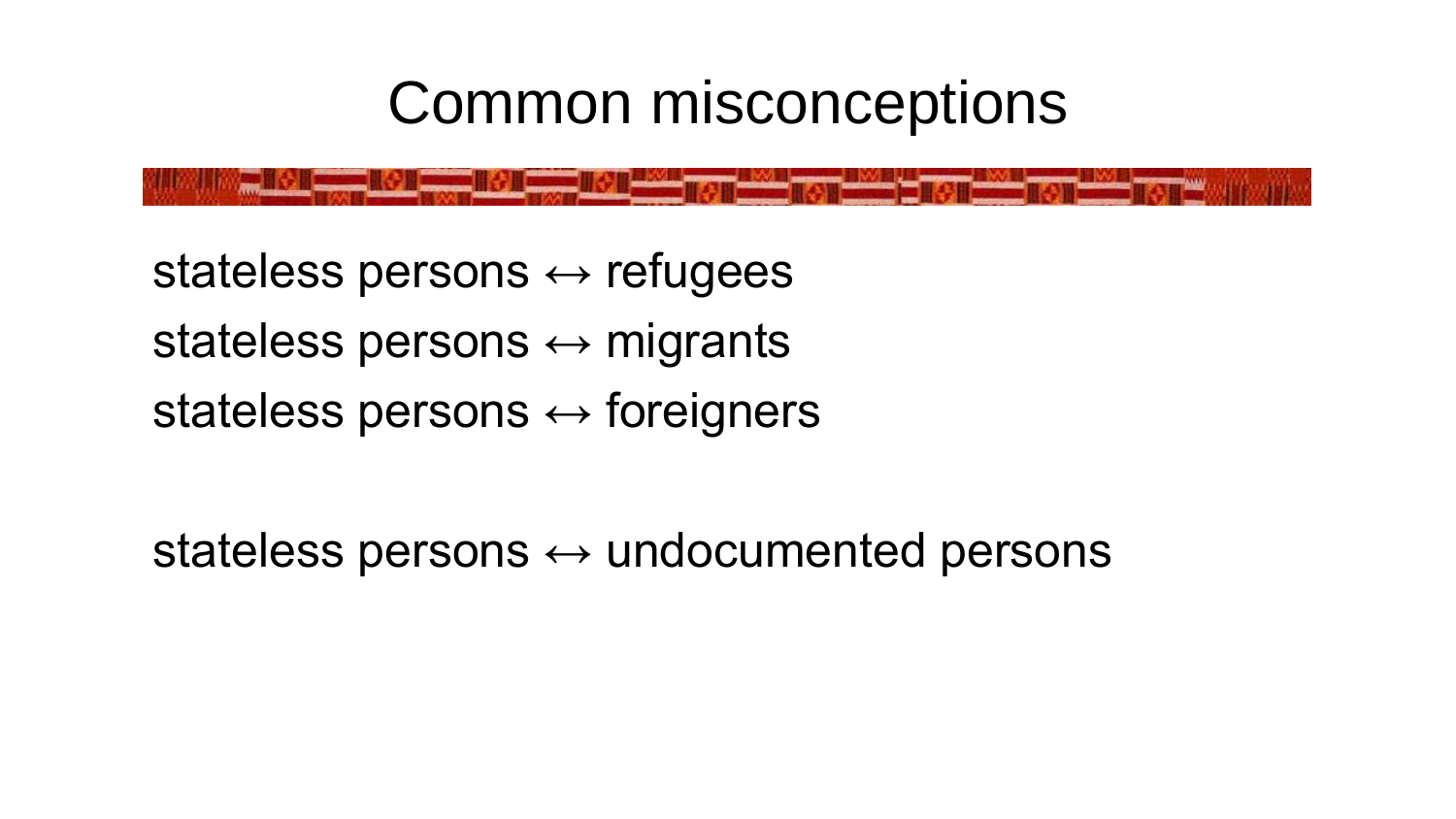"A mixed question of fact and law"

#### $\triangleright$  Gaps in the law

#### ➢ Problems with the procedures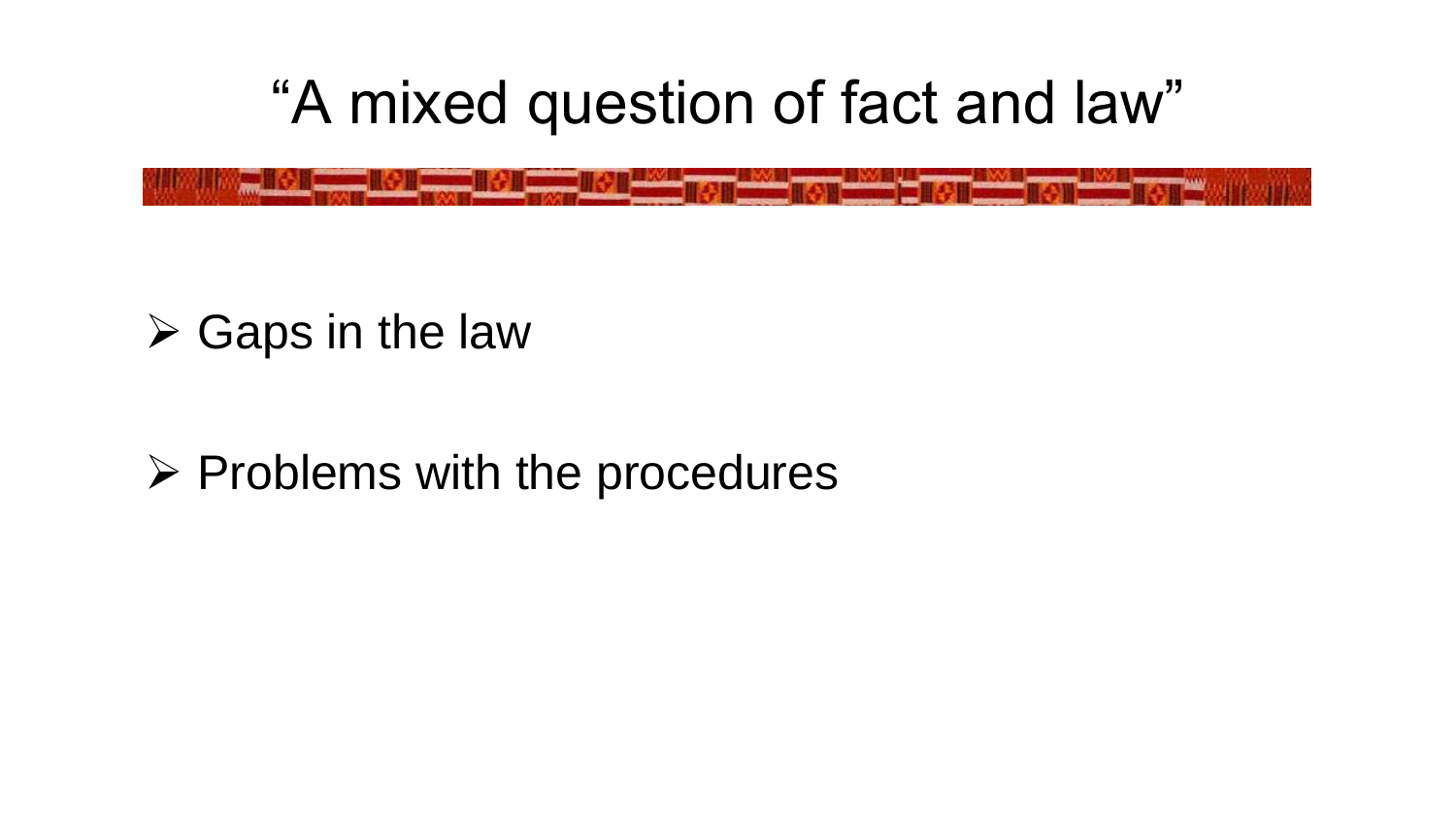### Gaps in the law

- ➢Attribution of citizenship at independence
- ➢Gender discrimination
- ➢Weak rights attached to birth in the country

➢even if otherwise stateless

➢No provision for children of unknown parents & birthplace

- ➢No provision for orphaned or adopted children
- ➢Racial, ethnic, religious discrimination
- ➢Restrictions on transmission for those born abroad
- ➢Restrictions on transmission by naturalised citizens
- ➢Naturalisation very difficult to access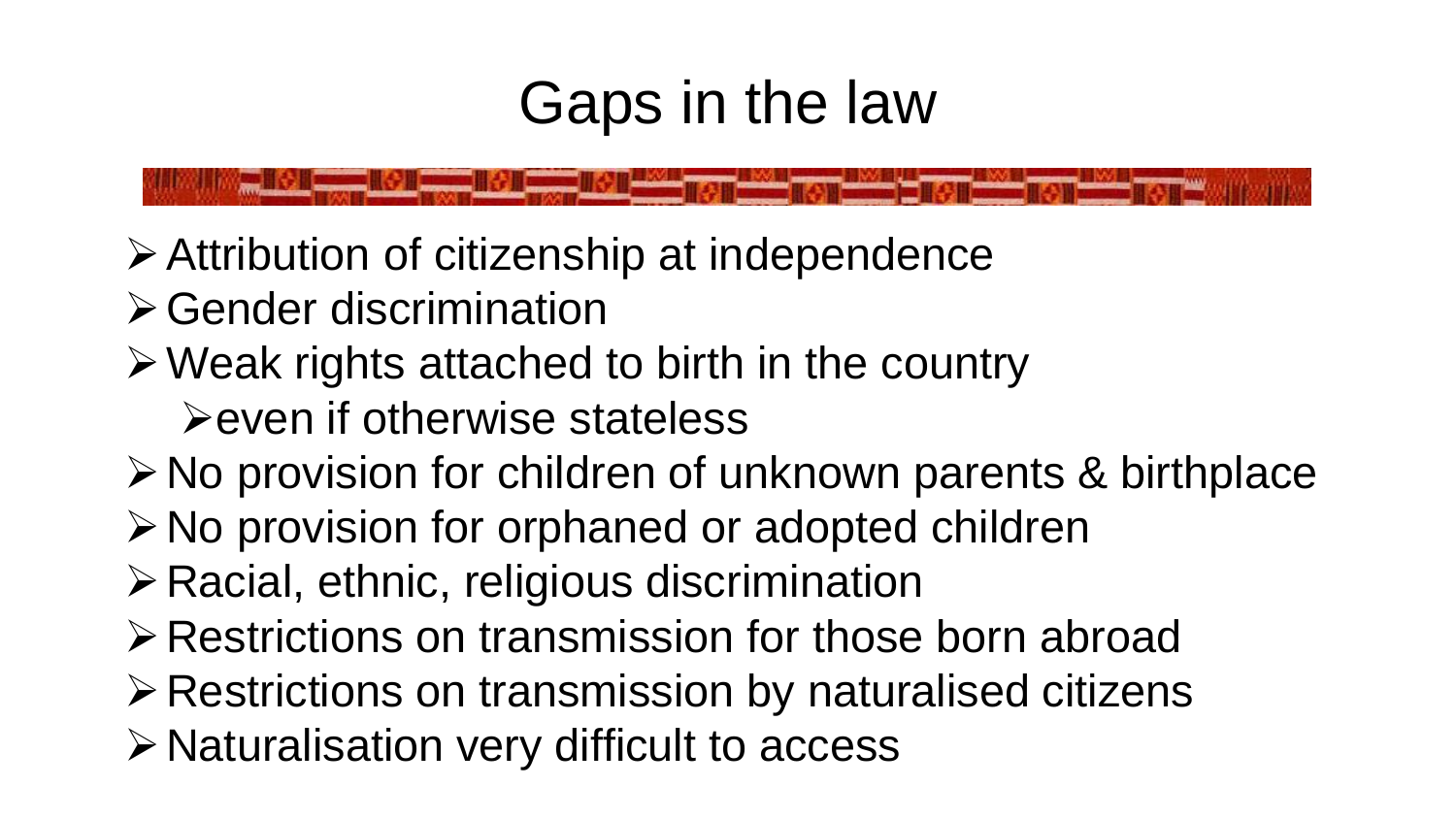Legal gaps for prevention of childhood statelessness in Great Lakes Region

- ➢Child of unknown parents:
	- ➢Provision exists: Angola, Burundi, CAR, Congo Rep, DRC, Kenya, Rwanda, South Sudan, Sudan, Uganda, Zambia

➢No provision: Tanzania

#### ➢Child who cannot acquire nationality of parents

➢Provision exists: Angola, DRC, Rwanda

➢No provision: Burundi, CAR, Congo Rep, Kenya, South Sudan, Sudan, Tanzania, Uganda, Zambia

➢Gender discrimination: Burundi, Sudan (& others to lesser extent)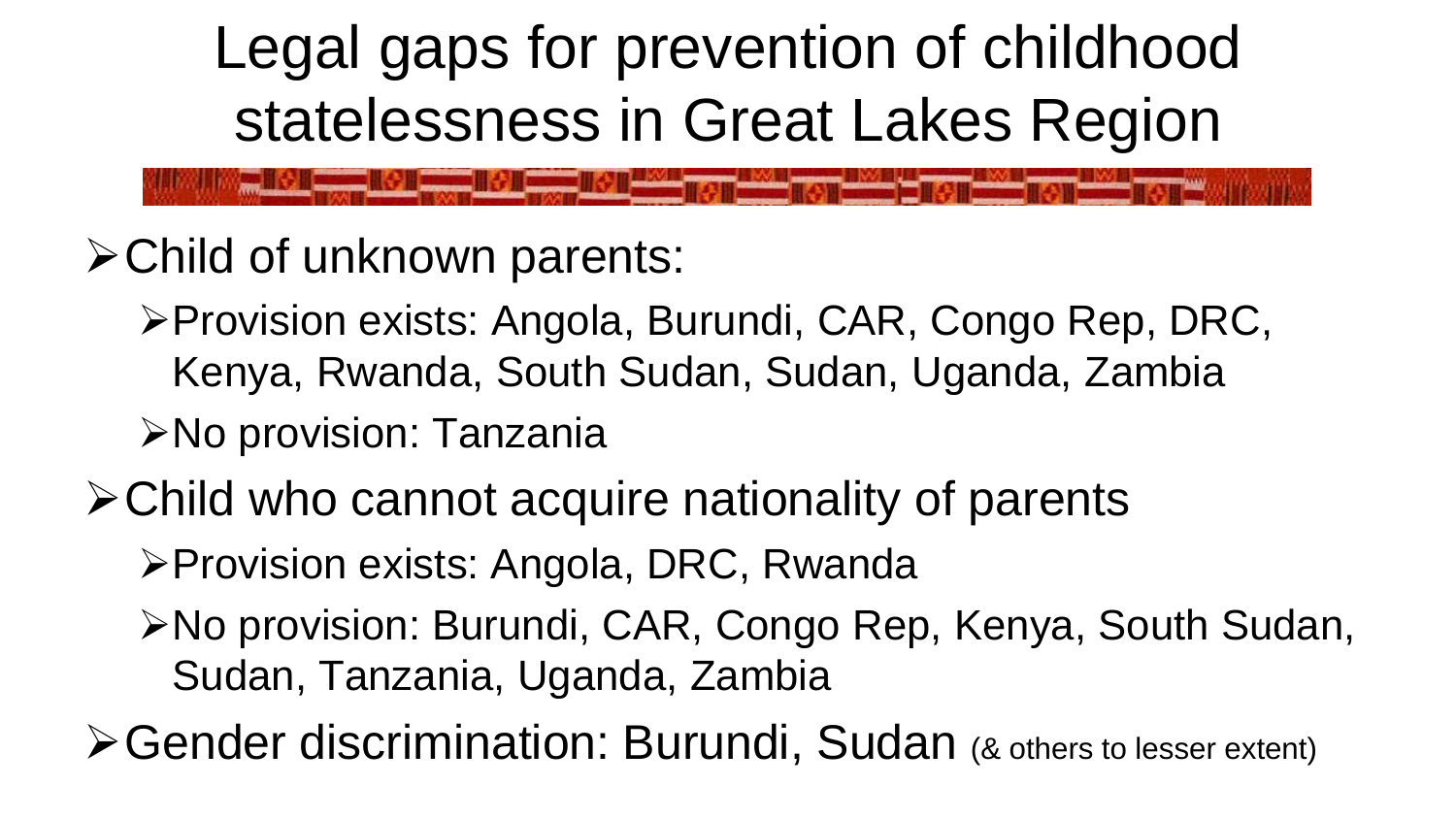### Problems with the procedures

- ➢ Civil law vs common law heritage
- ➢ Importance of **adjudication systems**: due process, (para)legal assistance, reasoned decisions & effective appeal to a court
- ➢ **Birth registration** & possibility of other forms of evidence
- ➢ Requirement for consular registration of births outside the country
- ➢ Family codes & proof of descent if birth out of wedlock
- ➢ Child protection systems (abandoned infants, orphans, street kids)
- ➢ Vetting systems & burden of proof for issue of ID cards & passports
- ➢ Lack of a document that is conclusive proof of nationality
- ➢ Official and unofficial costs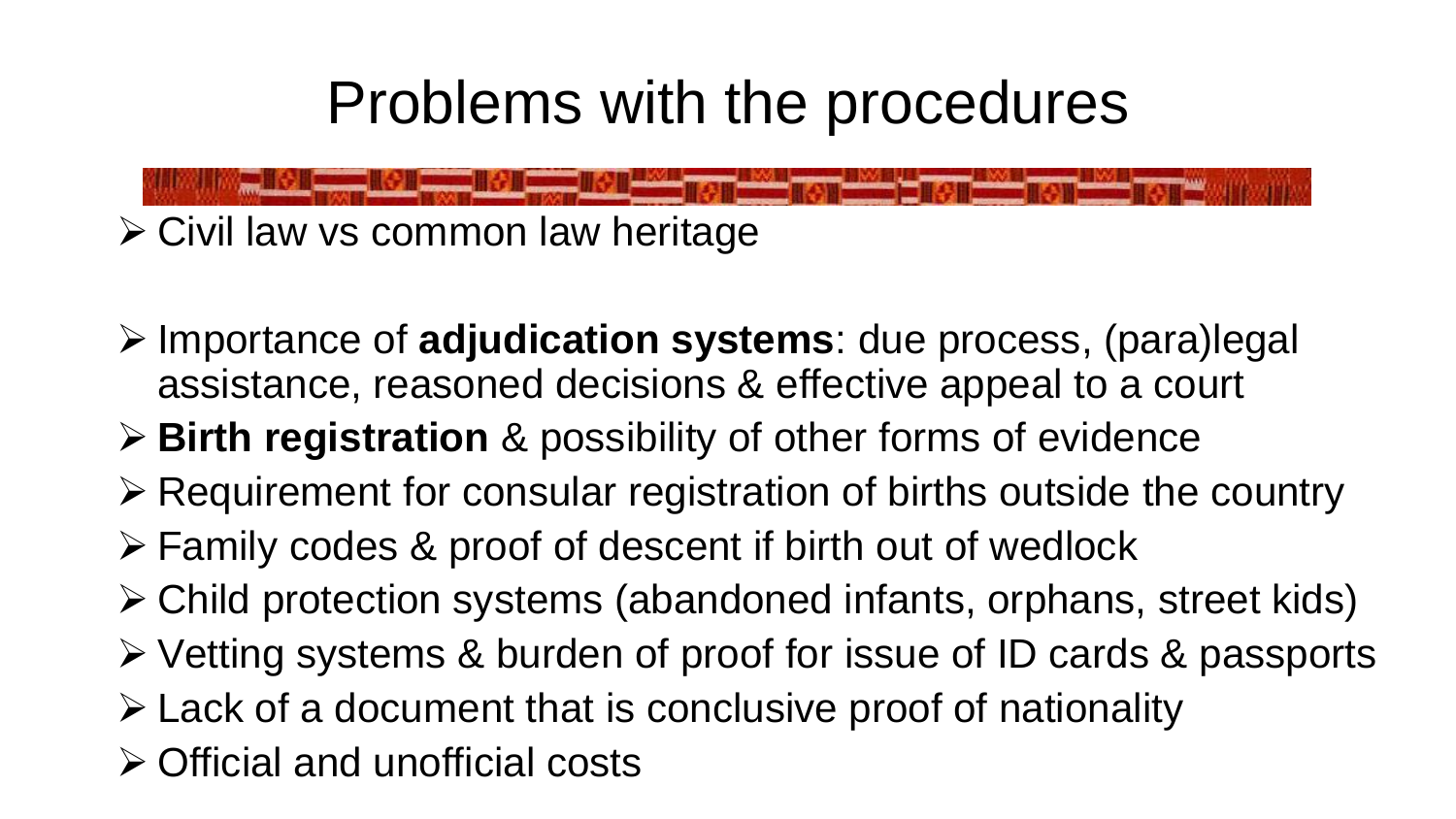# Birth registration

|             | % birth registration U5 y.o. /<br>% in possession of birth certificate |               |
|-------------|------------------------------------------------------------------------|---------------|
| Angola      | 25/13                                                                  | (DHS 2015-16) |
| Burundi     | 84/66                                                                  | (DHS 2016-17) |
| <b>CAR</b>  | $61/$ ?                                                                | (MICS 2010)   |
| Congo Rep.  | 92/84                                                                  | (DHS 2011-12) |
| DR Congo    | 25/14                                                                  | (DHS 2013-14) |
| Kenya       | 67/24                                                                  | (DHS 2014)    |
| Rwanda      | 56/3                                                                   | (DHS 2014-15) |
| South Sudan | 35/10                                                                  | (MICS 2010)   |
| Sudan       | $67/$ ?                                                                | (MICS 2014)   |
| Tanzania    | 26/14                                                                  | (DHS 2015-16) |
| Uganda      | 32/20                                                                  | (DHS 2016)    |
| Zambia      | 12/4                                                                   | (DHS 2013-14) |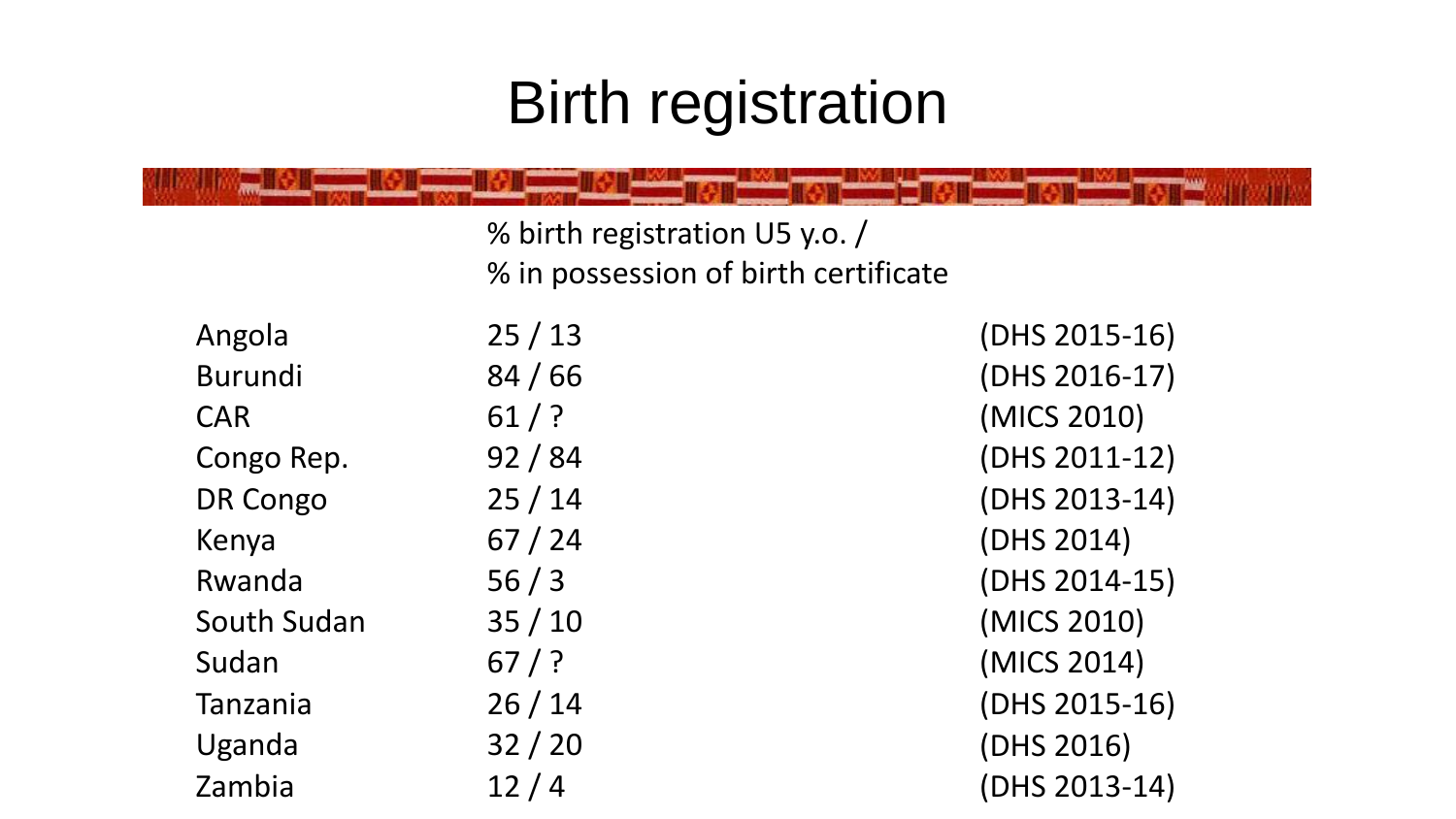## Taxonomy of statelessness

➢ Migrants **and their descendants**

- ➢Pre-independence migrants (eg Makonde in Kenya)
	- ➢Undocumented & stranded contemporary migrants (incl. in detention)
	- ➢"Returnees" to a country of origin (eg deportees from Europe, Israel)
	- ➢Asylum seekers, refugees & **former refugees** (Angola, Liberia, SL, Rwanda)

#### ➢ **Cross border populations**

- ➢Communities divided by international borders or where borders contested
- ➢Nomads / pastoralists

#### ➢ **Vulnerable children (who become adults)**

➢Undocumented foreign parents, born out of wedlock, abandoned infants, orphans, street children, trafficked …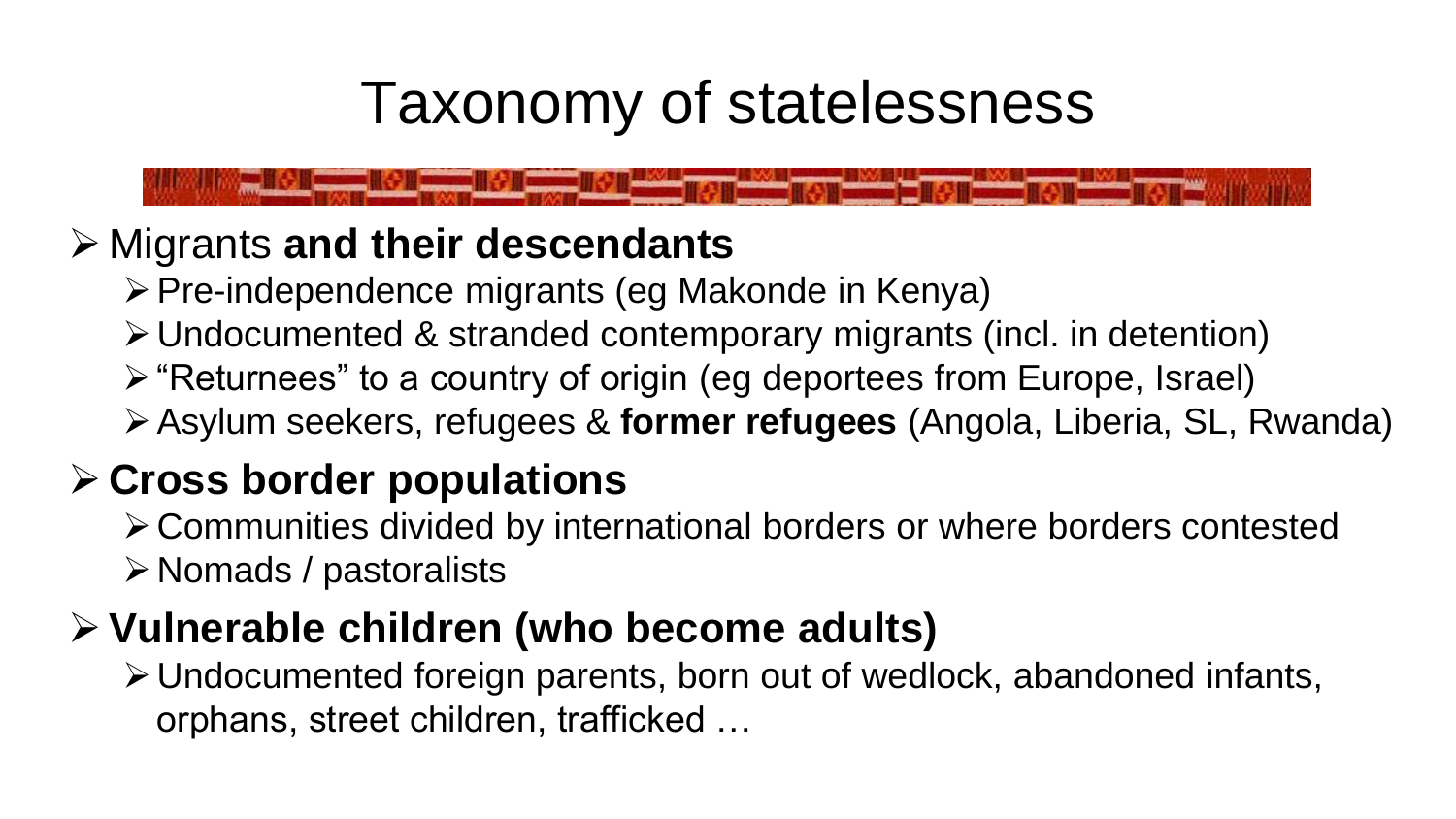## Solutions

➢Persons of undetermined nationality living in their "own country"

➢Confirmation of nationality

➢Facilitated acquisition of nationality

#### ➢Stateless migrants

➢Confirmation or acquisition of nationality of country "of origin"

➢Protection as a stateless person, with facilitated naturalisation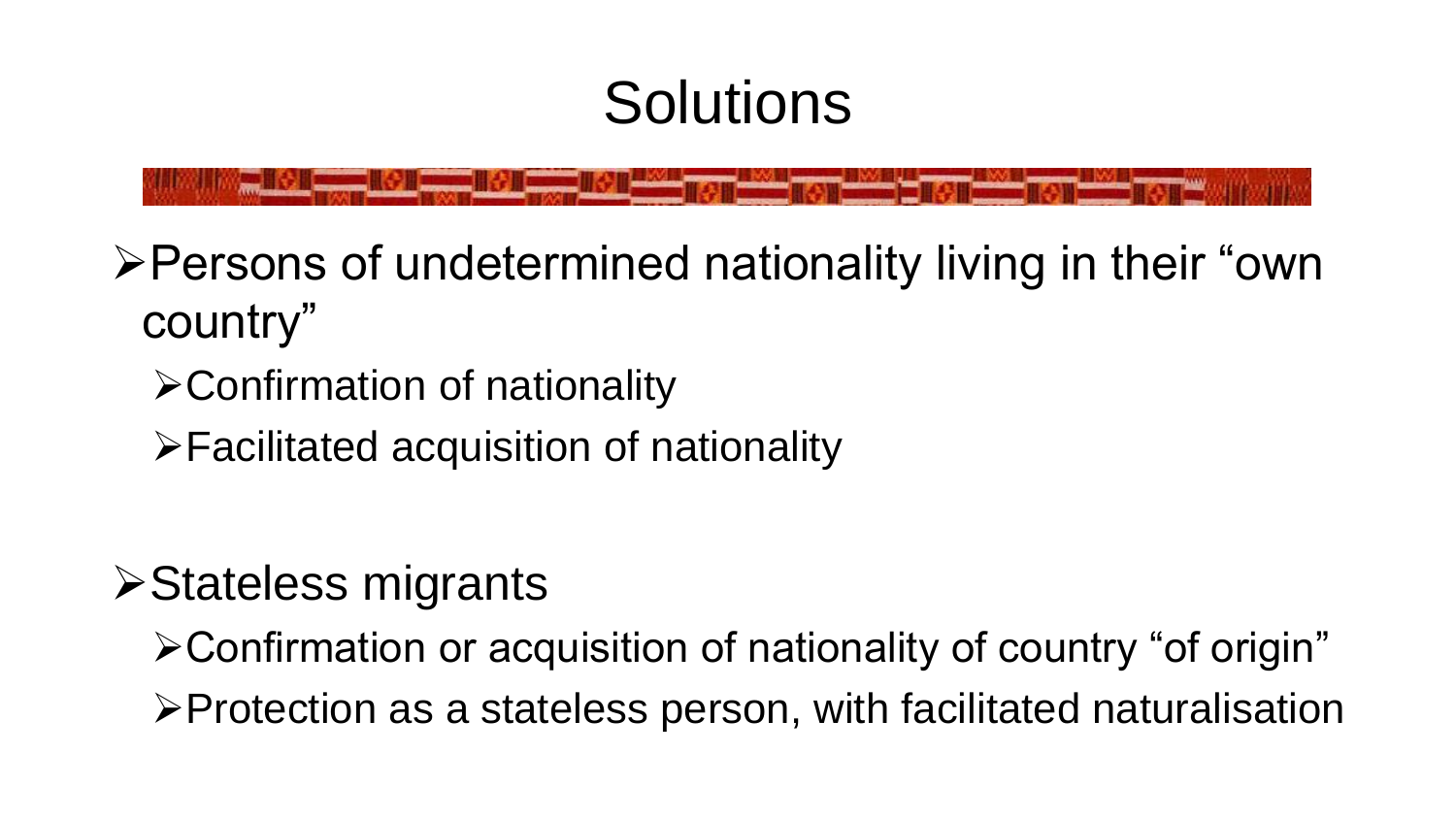## Solutions: law reforms

➢End discrimination based on gender & birth in/out of wedlock

➢Measures to ensure statelessness not created by presumptions based on ethnic group

#### ➢Child protection

➢Unknown or stateless parents or cannot obtain nationality of parents

➢Adopted (formal and informal)

➢Children incl. with parents' naturalisation

➢Strengthen rights to acquire based on birth & residence

➢Strengthen judicial oversight of executive decisions

➢Nationality/statelessness determination procedures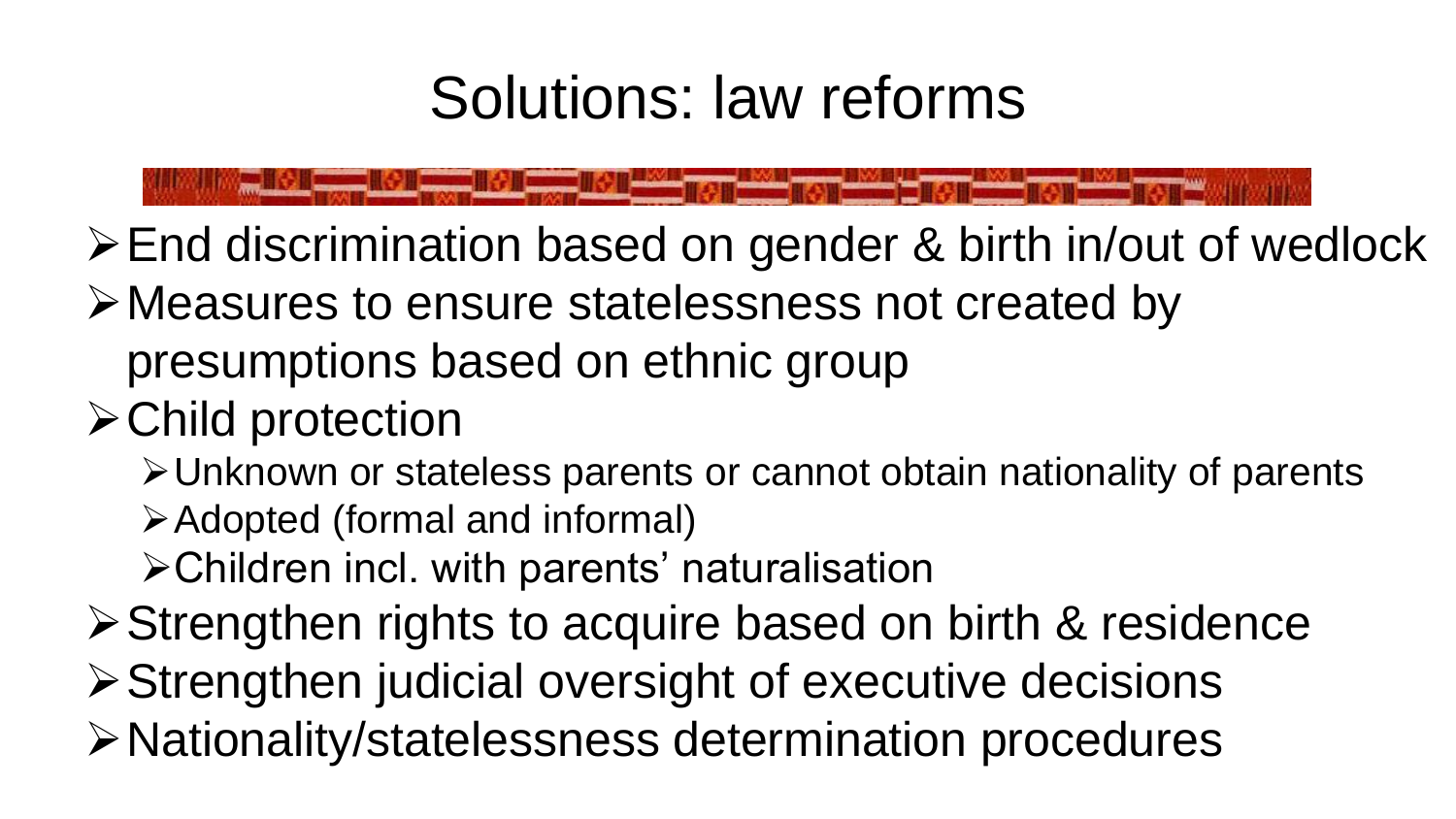# Solutions: procedural reforms

- ➢Universal birth registration
- ➢Child protection: children separated from parents
- ➢Clarity on requirements to acquire ID document/passport
- ➢Burden of proof shared: if a person holds a document recognising nationality for the state to show not valid
- ➢Document that is proof of citizenship (nationality certificate)
- ➢Facilitated naturalisation in appropriate cases
- ➢Outreach to nomadic pastoralists & border populations
- ➢Strengthened consular registration
- ➢Inter-state collaboration to resolve undetermined nationality